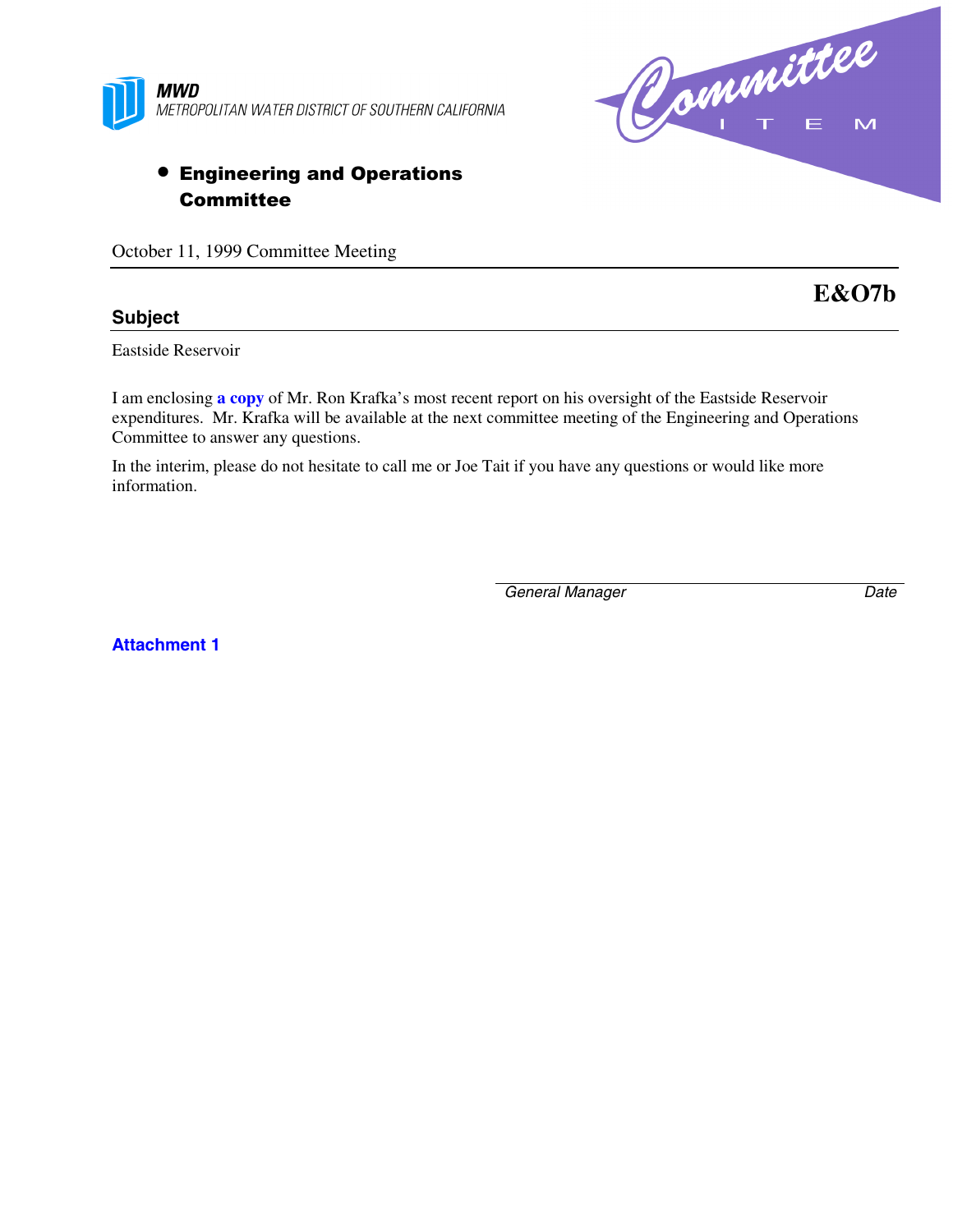

*MWD METROPOLITAN WATER DISTRICT OF SOUTHERN CALIFORNIA*

| Date:    | September 15, 1999                                                                                   |
|----------|------------------------------------------------------------------------------------------------------|
| To:      | Ronald R. Gastelum, General Manager                                                                  |
| From:    | Ronald L. Krafka, Independent Consultant                                                             |
| Subject: | Independent Oversight Report #2 - August 11 through September 15, 1999<br>Eastside Reservoir Project |

#### **Financial Status:**

The financial information presented herein does not consider pending claims and the impact that the settlement of those claims might have on the total project cost, as that is outside the scope of this assignment.

- Total expenditure through July 1999, as reported in Oracle, is \$1,787.8 Million.
- The revised approved budget is \$2,087.1 Million. This is currently categorized as:

| Completed Contracts (Including Land Cost to-date) | \$652.4   |
|---------------------------------------------------|-----------|
| Work In Progress (Under Contract)                 | 1,279.9   |
| Uncommitted Funds*                                | 154.8     |
| <b>Approved Budget</b>                            | \$2,087.1 |

(All numbers are in millions)

 \*Includes approximately \$70.0 Million (not including contingency) in construction contracts which remain to be awarded as estimated by Engineering and delineated in the approved budget. These work elements are currently being evaluated by the Evaluation Team as described in the following section.

#### **Budget:**

The project is within the \$2,087.1 Million budget approved at the July 1999 meeting of the Board of Directors.

The Evaluation Team established by the Office of the General Manager, and chaired by the writer, continued to review each remaining work element to determine its requirement for a fully operational and permitted reservoir. If the element is required, the Team reviews options to determine the most cost effective method of accomplishing the need while serving the interests of all Metropolitan groups. The process is not complete at this time. It is the goal of the Team to complete its review and make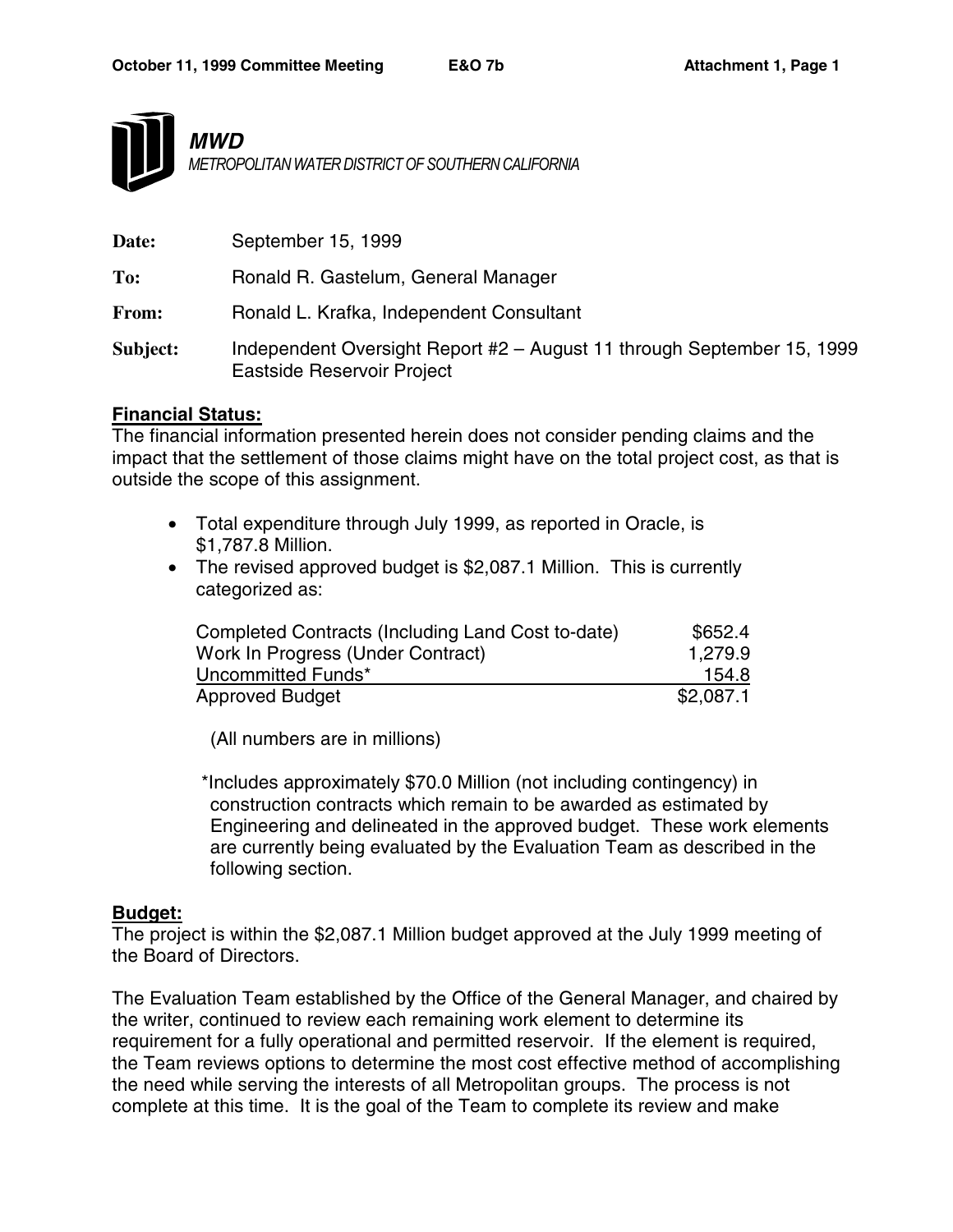recommendations to the General Manager by September 30<sup>th</sup>. It appears that substantial savings or deferred costs will be realized as a result of this process.

#### Budget Status:

- Percent Expended: 85.66%
- Percent Complete: 89.19%

The above Percent Complete is based upon a weighted average of completion percentages as follows:

- Completed Projects at 100%
- As reported by Engineering for the 8 major active construction contracts
- Construction contracts remaining to be awarded at 0%

The above Percent Expended is the total expenditure reported-to-date in Oracle divided by the approved budget total of \$2,087.1 Million.

#### **Schedule:**

The December dedication ceremony has been postponed and a late January 2000 date is currently being proposed. Although the ceremony has been postponed from December  $3^{rd}$ , the project milestone dates, including the date for initiation of testing, have not been revised. The current plan is to begin filling the Forebay on October  $5<sup>th</sup>$  at 8:00 am. Filling will occur during daylight hours only at a rate of 100 ac-ft/day until the Forebay is filled to 450 ac-ft. Testing of the pumps will commence shortly thereafter. Test flows through the P-1 Pressure Tunnel and the Inlet/Outlet Tower are scheduled for early November. Testing will result in water within the reservoir but the water level is not to exceed Elevation 1550 as mandated by the Division of Safety of Dams (DSOD). The remaining proposed work elements, other than construction of the dams and the reservoir, are scheduled to be completed in August 2001 and are currently subject to the foregoing evaluation process.

#### **Issues of Concern:**

Advanco Constructors, the contractor for the P-1 Pumping Plant has accelerated his activities, working 10 to 12 hour shifts, seven days per week. The Resident Engineer forecasts that the majority of the work covered under Milestone 4 will be completed by September  $21^{st}$ . It is anticipated that only minor items work won't be complete by September 21<sup>st</sup> and this work should not affect Start-Up Testing. The Resident Engineer remains optimistic that Milestone 5 will be met on September 29<sup>th</sup>. The critical path is still with Metropolitan's equipment testing; however, testing activities are being conducted around the clock.

The north half the East Dam is "topped out" and the south half of the dam is at approximate Elevation 1740 with 29 feet to go (the fill rises at a rate of approximately 1 foot/day). The south half is scheduled to be "topped out" in early December 1999. It is anticipated that the project will be completed within the project budget. This item is no longer an issue of concern.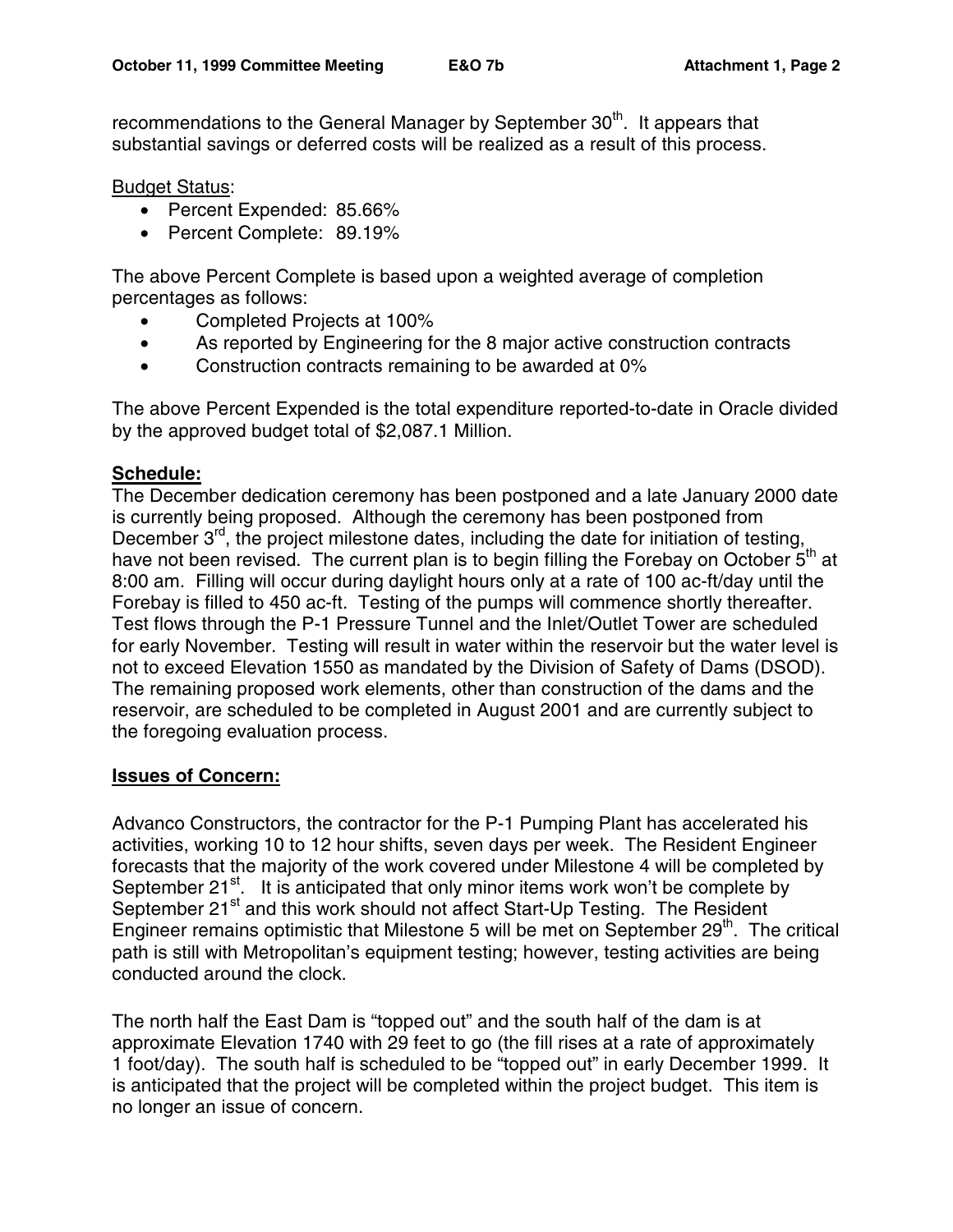The West Dam contractor, Atkinson-Washington-Zachry (AWZ), has been able to maintain their required deliveries and is currently delivering in excess of 30,000 tons per day of 6-inch (and smaller) rock to Kiewit-Granite (KG). Scheduled deliveries of rock for September and October are 400,000 and 455,000 tons, respectively, and these quotas should be easily met. Of the additional 2 million tons of 6-inch rock that KG has requested, AWZ has delivered on the order of 1,700,000 tons. KG has requested an additional 300,000 tons of 6-inch rock. The ESRP Construction Management Organization is evaluating KG's request for additional rock. AWZ has had to deepen the Borrow Area 2 excavation to supply the last 1 million tons of 6-inch rock and has encountered water within the excavation. AWZ maintains that they have incurred additional costs, in excess of the originally bid unit prices, for deepening the borrow pit. They have transmitted a letter requesting additional compensation in the amount of \$560,000, which could increase if KG's request for an additional 300,000 tons is granted. The ESRP Construction Management Organization continues to evaluate AWZ's request.

## **Activities:**

The following activities were performed during the month:

### Oversight Activities:

- Reviewed project expenditures as reported on Oracle financial reports
- Met with the Assistant Chief Financial Officer and Engineering staff to discuss reconciliation of Oracle reports and Engineering's Monthly Project Status reports
- Reviewed payment requests and funding commitments, \$50,000 or greater, submitted by Engineering and recommended action to Assistant General Manager, Joseph E. Tait
- Reviewed payment applications submitted by the major contractors and recommended approval to Assistant General Manager, Joseph E. Tait
- Monitored major contracts
- Monitored the project Summary Schedule
- Monitored major contractor performance based upon detailed analyses prepared by the project management staff
- Monitored project budget line items
- Reviewed outstanding obligations for major contracts that have been awarded, but not completed
- Conducted Evaluation Team meetings to determine the necessity, scope, and estimated cost for work elements that are to be awarded in the future
- Attended project meetings where contractor performance is reviewed and reported by the Resident Construction Engineers
- Reviewed project construction details and issues with the Eastside Reservoir project management staff
- Reviewed project financial reports and details with Engineering and Finance and Business Services staff
- Observed the construction site and construction activities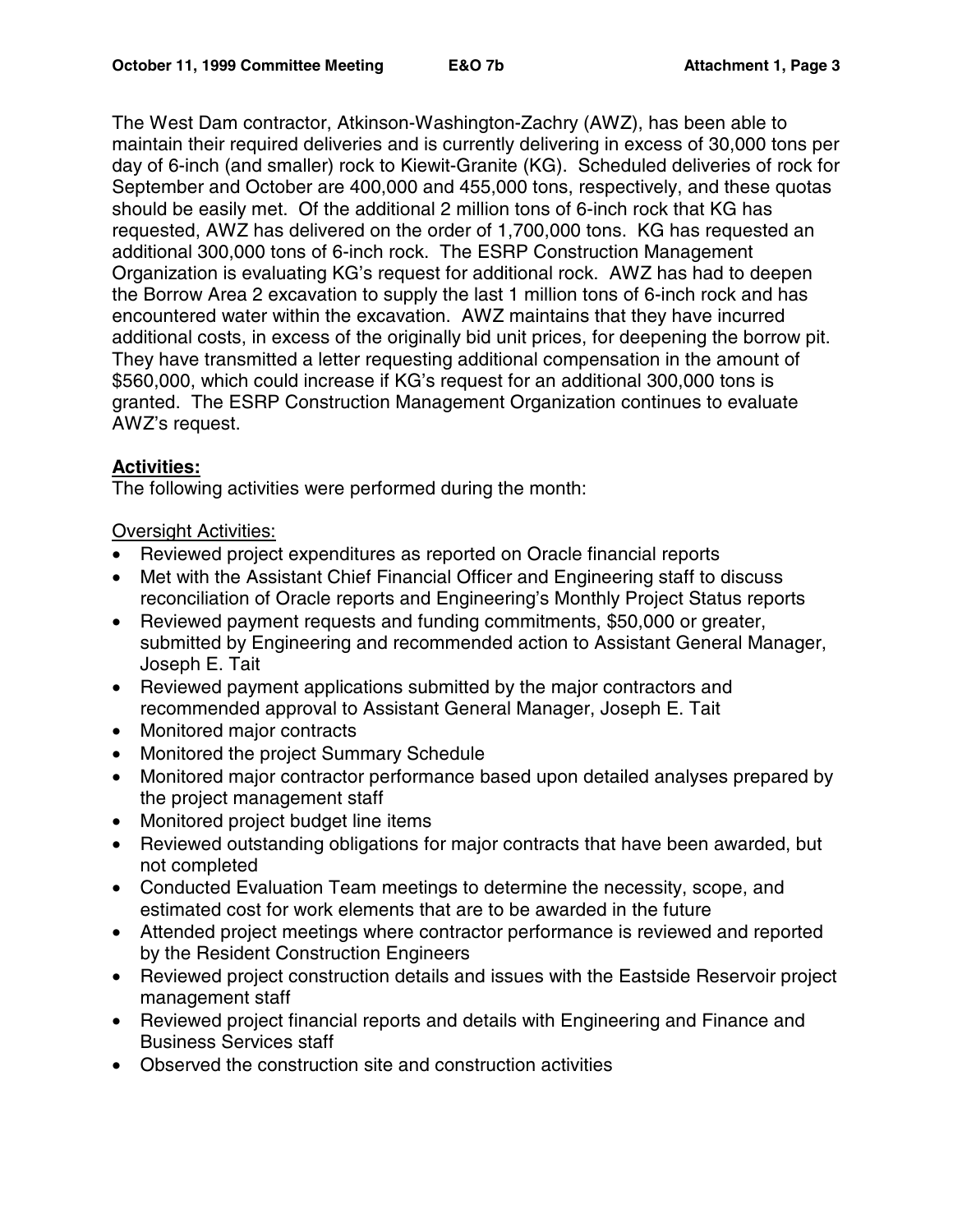#### Evaluation Team Activities:

- On August  $12<sup>th</sup>$ , the Team continued to evaluate the proposed Site Completion work element. The Team made comments that required further analysis by Engineering and requested that this element be presented for further review at a future meeting. The Team also continued to evaluate the Aesthetic Treatment of Disturbed Areas with a focus primarily on site trees, lakes and roads. The Team determined that trees were not required in the interior of the recreation areas as a mitigation measure. However, the Team determined that a field visit was required to evaluate the need for additional trees as additional mitigation along the perimeter of the recreation areas. Engineering reported that only 3 feet of lake freeboard was required to satisfy the forebay emergency discharge storage requirement. Therefore, it was determined that additional analysis of the lakes was required. Engineering was asked to study three lake options: 1) Leave the lakes dry. 2) Stabilize the edges and fill the lakes with water. 3) Backfill the lakes with soil to within 3 vertical feet of the lake edge. The Team also determined that site access roads did not require a paved or gravel surface for the operation of the reservoir.
- On August 19<sup>th</sup>, the Team continued the discussion of the Aesthetic Treatment of Disturbed Areas. It was determined that lake Option 1 was the least costly but it required the disposal of water from the lake excavations over a 4-year period. This required additional analysis addressing MOU requirements with downstream ground water users, maintaining regional water quality and Watermaster agreements, concerns about creating environmentally sensitive habitat, ground water levels, and pumping costs. The Team continued the review of the Fencing Work element. The Evaluation Team concluded that the Fencing work element should incorporate Metropolitan's standard practice of securing the entire project site, including the recreation areas, with Metropolitan's standard 7 foot high chain length fence with one foot of barbed wire except where the fencing abuts private property. At those locations, a 6 foot high brown-clad fencing with no barbed wire will be used. The Team further determined that no new fencing was required along the San Diego Canal until the recreation area is developed.
- On August  $26<sup>th</sup>$ , the Team reviewed Engineering's recommendation letters for the Fencing, Seed Application and Landscape Maintenance, and Site Completion work elements. The team had no comments on the Seed Application and Landscape Maintenance and Fencing work elements and requested that these elements be advanced by Engineering for approval. The Team had minor comments on Site Completion and asked to have a corrected recommendation prepared by Engineering for approval. The Team continued the review of the Aesthetic Treatment of Disturbed Areas work element but the analysis of the lakes was not complete. Planning and Resources presented a recommended plan incorporating the results of the field review of the tree planting along the perimeter of the recreation areas. The plan was approved by the Team and Engineering was requested to develop a more refined plan and cost estimate for the recommendation. As time did not allow for review of the grading work element and additional analysis of the lakes and the trees, the Aesthetic Treatment of Disturbed Areas work element will be continued at a future meeting.